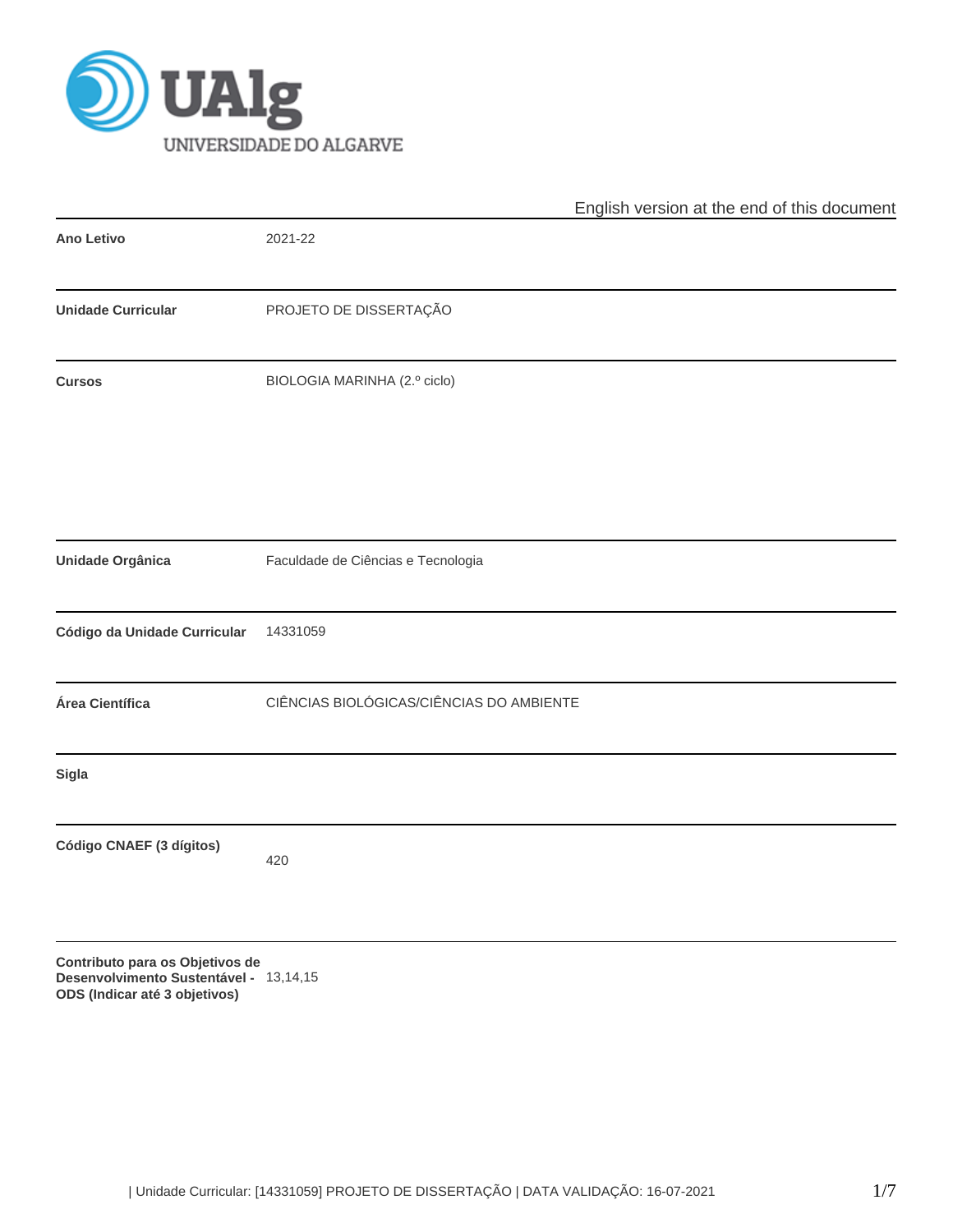

**Línguas de Aprendizagem**

Português e Inglês

**Modalidade de ensino**

Presencial

**Docente Responsável** Ana Rita Correia de Freitas Castilho da Costa

| <b>DOCENTE</b>                                | <b>TIPO DE AULA</b> | <b>TURMAS</b>               | TOTAL HORAS DE CONTACTO (*) |
|-----------------------------------------------|---------------------|-----------------------------|-----------------------------|
| Ana Rita Correia de Freitas Castilho da Costa | OT: S               | OT <sub>1</sub><br>C1.<br>ັ |                             |

\* Para turmas lecionadas conjuntamente, apenas é contabilizada a carga horária de uma delas.

| <b>ANO</b> | <b>PERIODO DE FUNCIONAMENTO*</b> | <b>HORAS DE CONTACTO</b> | <b>I HORAS TOTAIS DE TRABALHO</b> | <b>ECTS</b> |
|------------|----------------------------------|--------------------------|-----------------------------------|-------------|
| റ0         | ا ب                              | 1S: 10OT                 | 336                               |             |

\* A-Anual;S-Semestral;Q-Quadrimestral;T-Trimestral

# **Precedências**

Sem precedências

# **Conhecimentos Prévios recomendados**

Frequência e aprovação às unidades curriculares do plano de estudos do mestrado.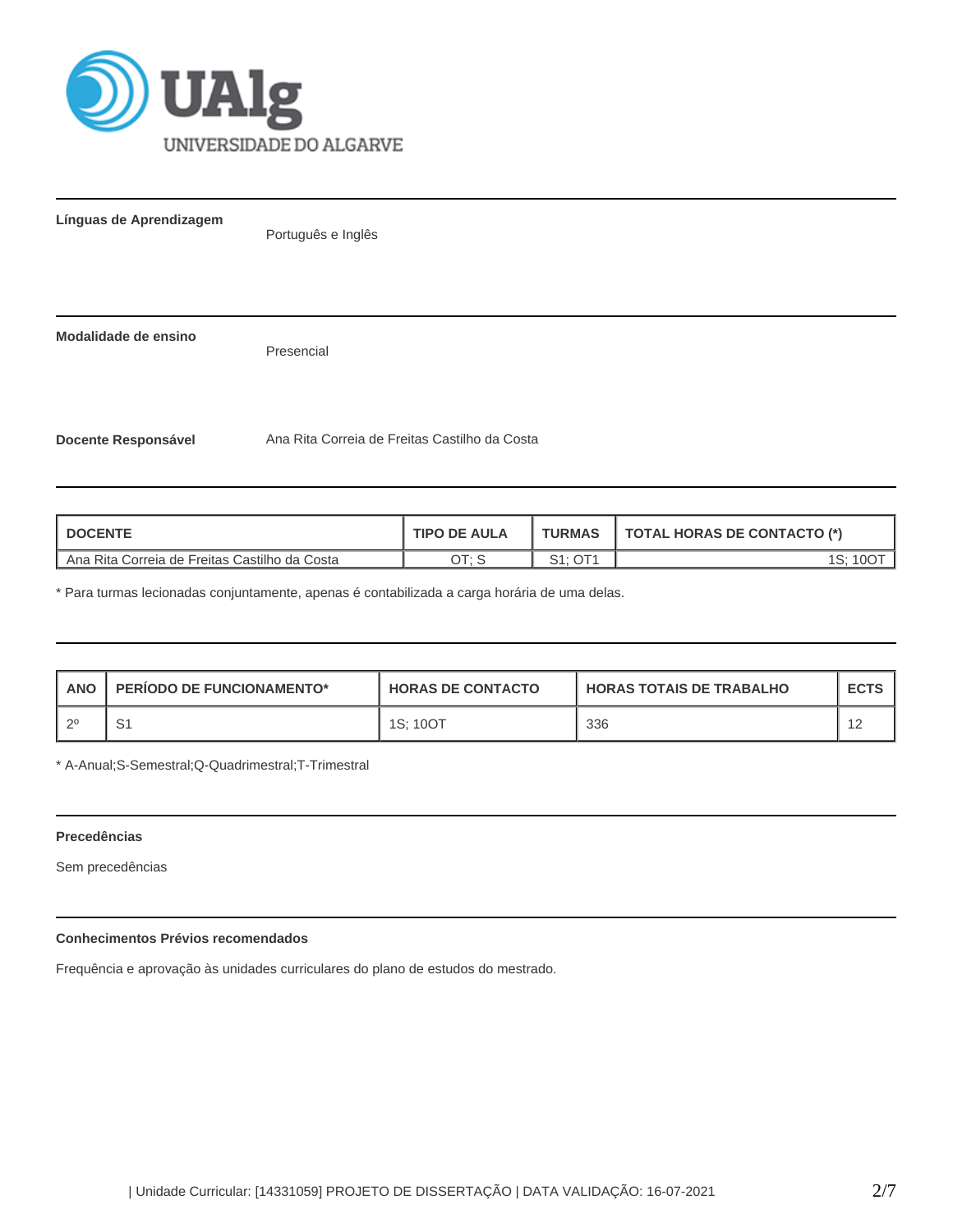

#### **Objetivos de aprendizagem (conhecimentos, aptidões e competências)**

Nesta UC os estudantes preparam um projeto de tese onde têm que demonstrar e discutir o estado-da-arte de acordo com os padrões internacionais de qualidade e rigor científico e defender o planeamento decidido para o trabalho.

Os objetivos específicos desta UC são: (1) a elaboração da revisão bibliográfica do estado atual do conhecimento relativo ao tema da tese; (2) o planeamento das atividades associadas à implementação da tese; (3) a realização prática de técnicas experimentais e outras ferramentas a utilizar na tese; e (4) a apresentação escrita e discussão pública do projeto.

O projeto de tese dá aos estudantes a oportunidade de desenvolver aptidões na a) identificação de questões científicas importantes tendo em consideração o estado-da-arte; b) concepção de experiências; c) organização, preparação e implementação com sucesso do trabalho experimental.

#### **Conteúdos programáticos**

Não existe conteúdo programático especifico pois este varia de acordo com o tema e objetivos do trabalho, que pode envolver investigação experimental e/ou modelação na área de conhecimento em Biologia Marinha. Contudo, podem ser definidos, os seguintes aspetos:

a) Realização de uma pesquisa bibliográfica extensa e autónoma que permita selecionar e enquadrar o tema de investigação na área do Mestrado;

b) Escolha de supervisores e local onde se irá realizar a tese de Mestrado;

c) Formulação precisa da questão de estudo (especificar os objetivos da investigação);

d) Planeamento do estudo (escolha do tipo de dados a serem coligidos, delineamento experimental, tarefas experimentais, metodologias, instrumentos, planeamento do tipo de análises que serão feitas com os resultados, cronograma);

e) Redação de um relatório de projeto de tese onde se apresentam os pontos a)-d)

- f) Apresentação oral do projeto de tese
- g) Avaliação feita pelos orientadores e pelos membros da Direção do Mestrado.

## **Metodologias de ensino (avaliação incluída)**

No início do ano letivo a Direção de Curso do Mestrado reúne com os estudantes e apresenta a UC, definindo os objetivos, competências a desenvolver, avaliação, estrutura do relatório escrito e da apresentação oral. Os estudantes terão um prazo estipulado pela Direção de curso para apresentarem um Formulário (Proposta de tese) preenchido com informações sobre o tema a desenvolver, orientadores e cronograma geral.

Durante o primeiro semestre letivo o trabalho será desenvolvido pelo estudante em estreita colaboração com o(s) orientador (es) para discussão das linhas orientadoras do Projeto a realizar e da sua correta evolução ao longo desse período.

A **avaliação** da UC inclui a realização de um relatório escrito e de uma apresentação oral, ambos de carácter obrigatório, que contribuem em 80% e 20% para a avaliação final, respetivamente. A classificação final é atribuída pelo o(s) Coordenador(es) da UC e pelo(s) orientador(es) da tese.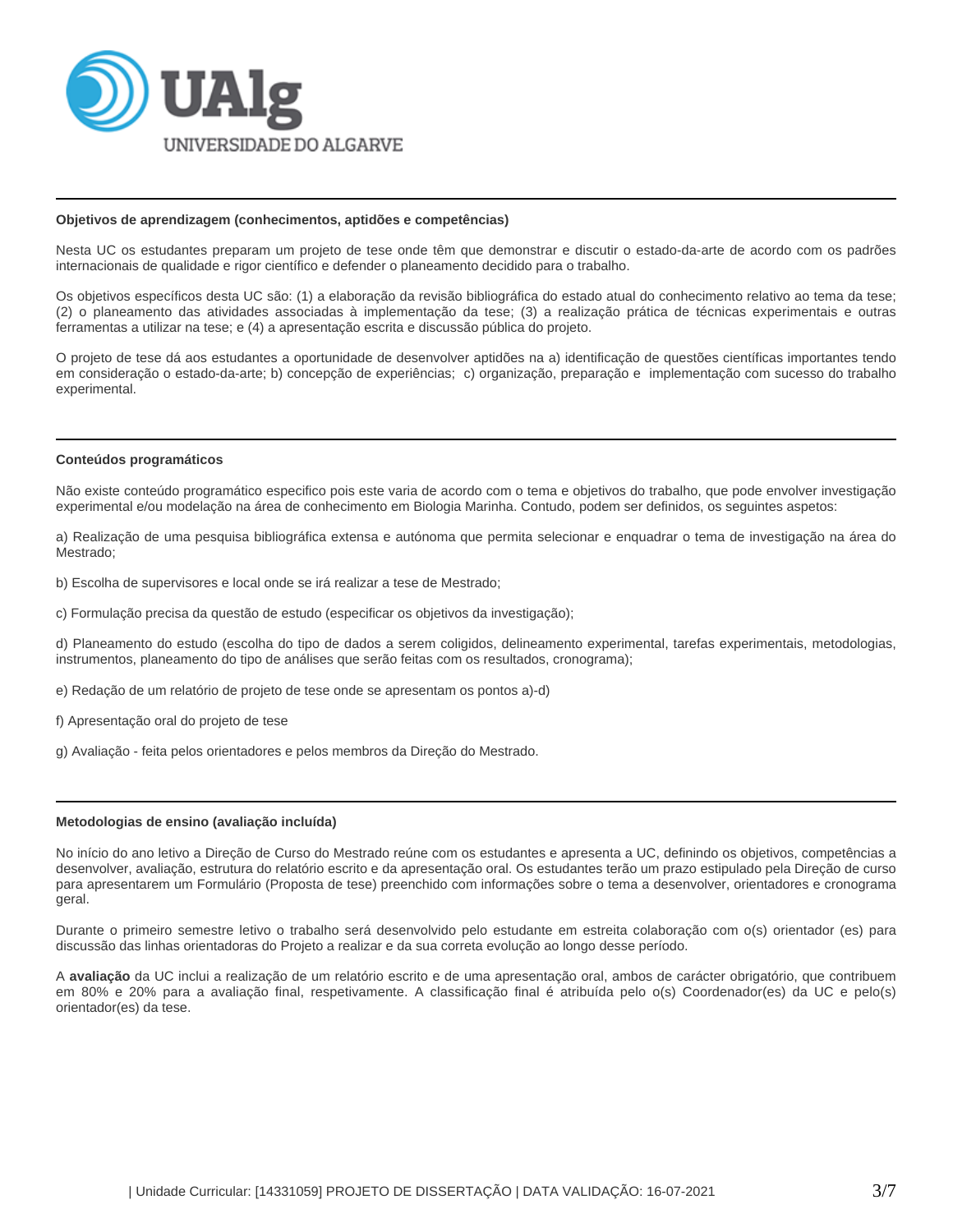

## **Bibliografia principal**

Depende do trabalho a desenvolver, mas bibliografia geral de como escrever uma publicação científica é aconselhada consultar:

Kalpakjian, C. Z. and Meade, M. 2008. Writing Manuscripts for Peer Review: Your Guide to Not Annoying Reviewers and Increasing Your Chances of Success. Sex Disabil, 6:229?240

Johnson, S. and Scott , J. 2009. Study & Communication Skills for the Biosciences. Oxford University Press

[http://writing.wisc.edu/Handbook/ReviewofLiterature.htm](http://writing.wisc.edu/Handbook/ReviewofLiterature.html)l, Learn how to write a review of literature, The writing Center, University of Wisconsin Madison

<http://www.dentistry.leeds.ac.uk/elective/WRITE%20UP.htm> , Writing a scientific paper, University of Leeds, Leeds Dental Institute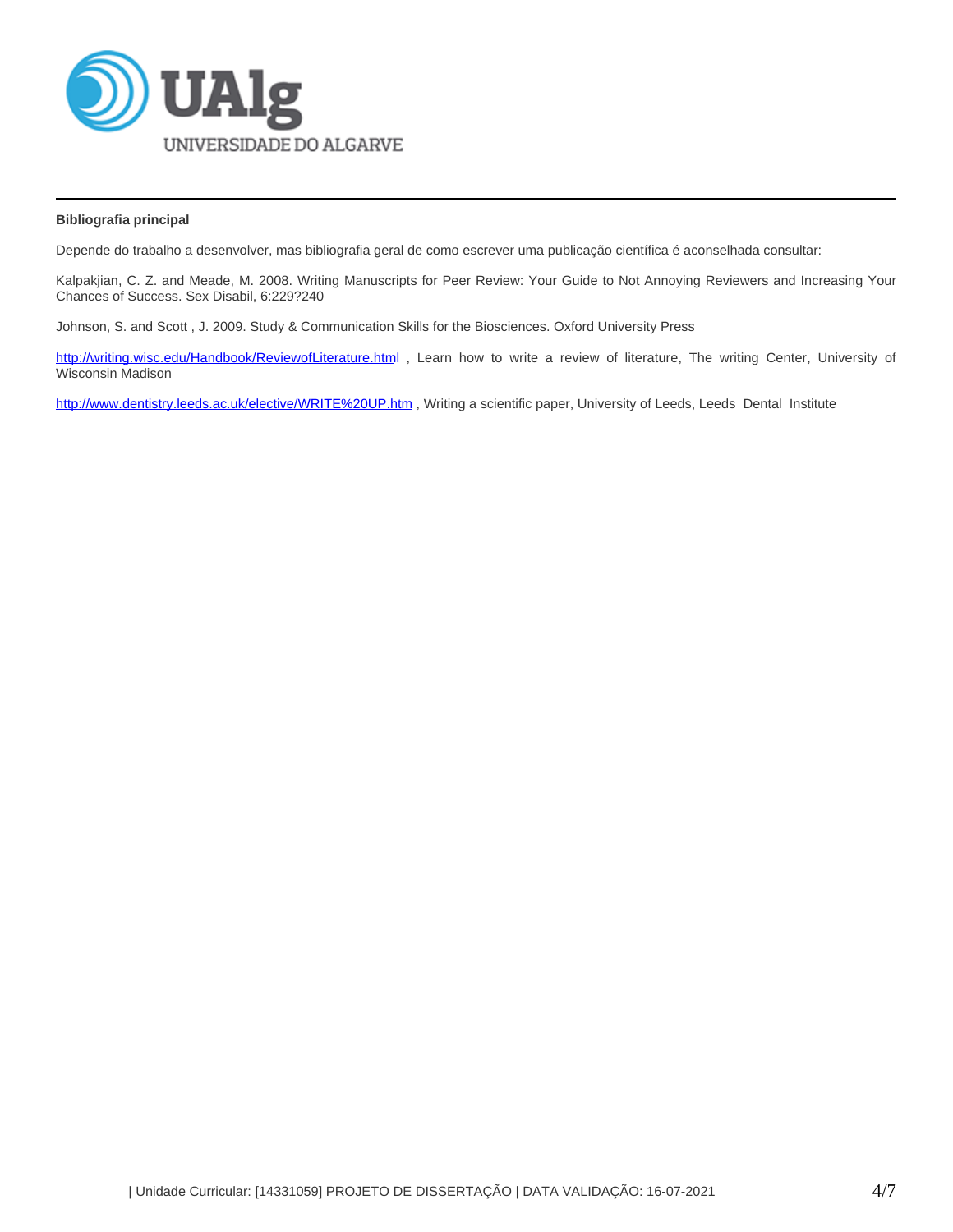

| <b>Academic Year</b>                                                                                   | 2021-22                            |  |  |  |  |  |
|--------------------------------------------------------------------------------------------------------|------------------------------------|--|--|--|--|--|
| <b>Course unit</b>                                                                                     | THESIS PREPARATION                 |  |  |  |  |  |
| <b>Courses</b>                                                                                         | MARINE BIOLOGY                     |  |  |  |  |  |
|                                                                                                        | Common Branch                      |  |  |  |  |  |
| <b>Faculty / School</b>                                                                                | FACULTY OF SCIENCES AND TECHNOLOGY |  |  |  |  |  |
| <b>Main Scientific Area</b>                                                                            |                                    |  |  |  |  |  |
| Acronym                                                                                                |                                    |  |  |  |  |  |
| <b>CNAEF</b> code (3 digits)                                                                           | 420                                |  |  |  |  |  |
| <b>Contribution to Sustainable</b><br><b>Development Goals - SGD</b><br>(Designate up to 3 objectives) | 13,14,15                           |  |  |  |  |  |
| Language of instruction                                                                                | Portuguese and English             |  |  |  |  |  |
| <b>Teaching/Learning modality</b>                                                                      | Presential                         |  |  |  |  |  |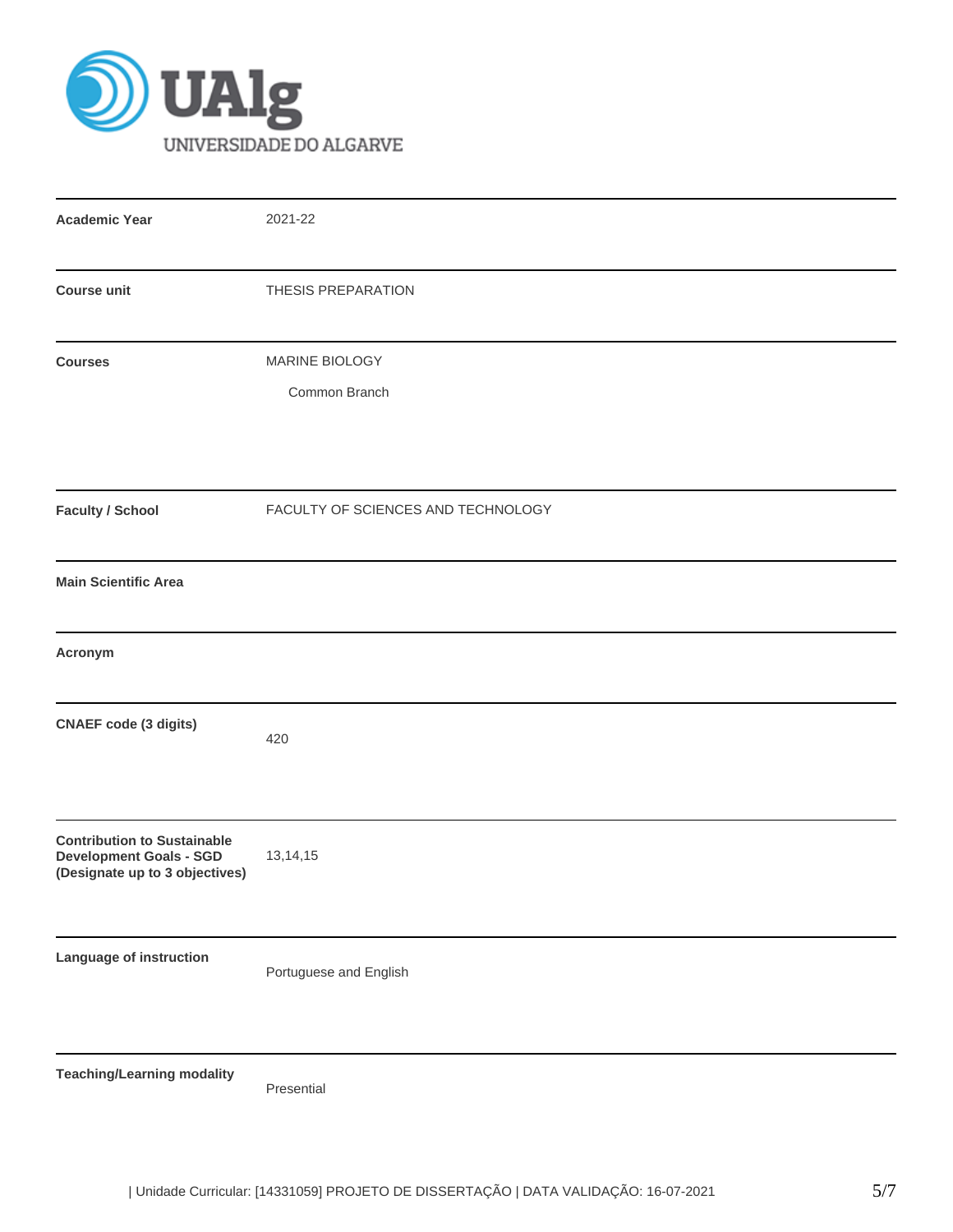

Coordinating teacher **Ana Rita Correia de Freitas Castilho da Costa** 

| Teaching staff                                  | <b>Type</b> | <b>Classes</b> | Hours (*)  |
|-------------------------------------------------|-------------|----------------|------------|
| I Ana Rita Correia de Freitas Castilho da Costa | א ∙דר       | $S1:$ OT1      | 10C<br>ت ۱ |

\* For classes taught jointly, it is only accounted the workload of one.

| Con |    | $\overline{\mathbf{r}}$ |    | <u>те</u> |    |    |    | otal   |
|-----|----|-------------------------|----|-----------|----|----|----|--------|
|     | ıc |                         | ШΟ | Ш         | ШC | ., | ΠС | $\sim$ |

T - Theoretical; TP - Theoretical and practical ; PL - Practical and laboratorial; TC - Field Work; S - Seminar; E - Training; OT - Tutorial; O - Other

## **Pre-requisites**

no pre-requisites

## **Prior knowledge and skills**

Presence and a passing grade in previous curricular units of the study plan of the MSc programme.

## **The students intended learning outcomes (knowledge, skills and competences)**

In this course unit students prepare a thesis project where they have to demonstrate and discuss the state of the art in accordance with international quality standards and scientific rigor and present and defend the planning proposed for the thesis

The specific objectives of this course unit are: (1) preparation of a literature review of the current state of knowledge concerning the topic of the thesis; (2) planning of activities associated with the implementation of the thesis; (3) practical implementation of experimental techniques and other tools to be used for the thesis; and (4) written presentation and public discussion of the project. The thesis project gives students the opportunity to develop skills in a) identifying important scientific issues taking into account the state of the art; b) design of experiments; c) organization, preparation and successful implementation of experimental work.